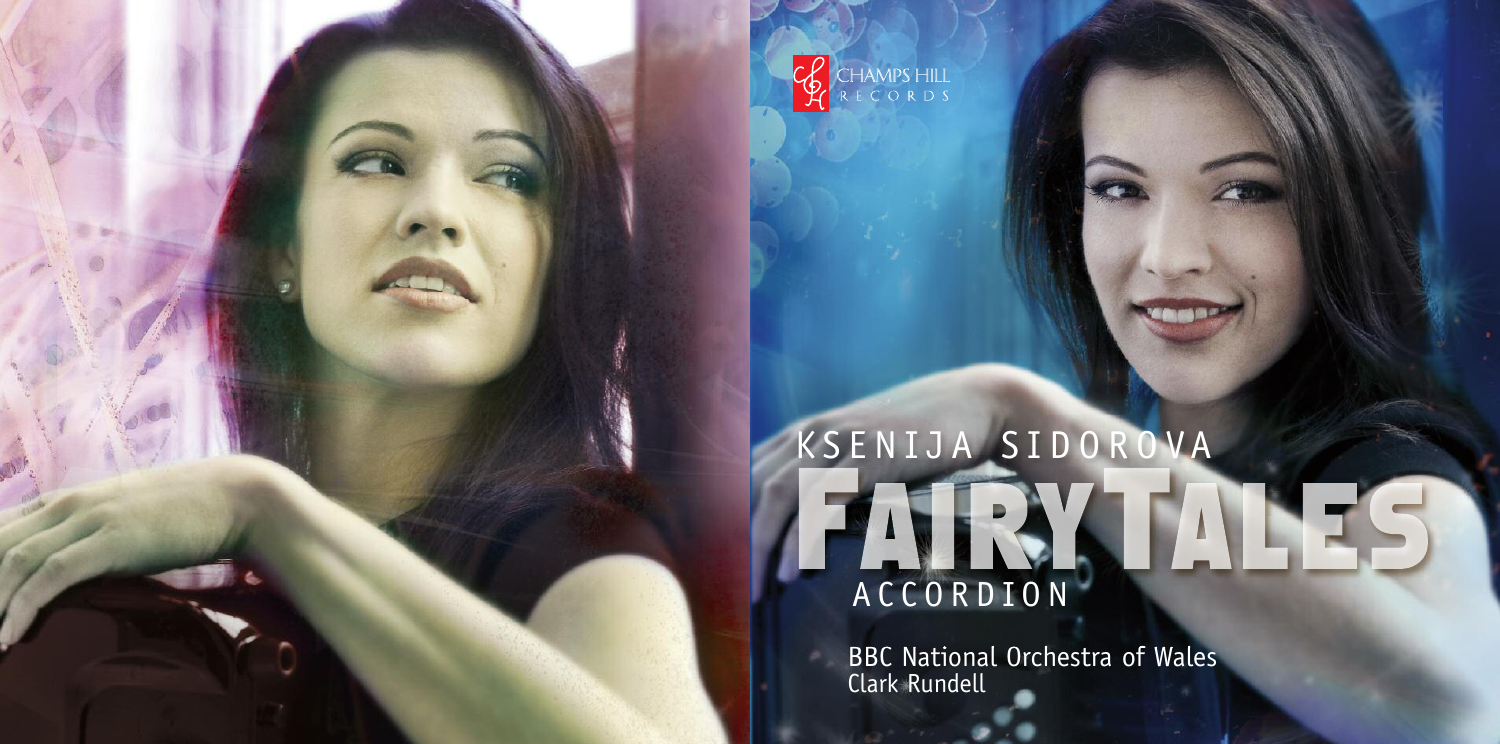

# FOREWORD

The accordion was the very first instrument I played (at the age of five, thanks to my Grandmother!) and it has been my passion ever since.

Building a programme – in concert or recording – for this relatively young instrument is still a path of discovery and I believe that the repertoire on this disc shows accordion's possibilities to the full.

I found it both challenging and fascinating to record some of the most famous romantic works by Grieg, Mendelssohn and Moszkowski alongside flamboyant and glitzy original repertoire, which includes Vaclav Trojan's concerto *Fairy Tales* performed with the wonderful BBC National Orchestra of Wales and Clark Rundell.

The other original works on this disc include a *Scherzo–Toccata* by Pyotr Londonov (very popular amongst accordionists) and a new work which I was very keen to record – *Who's the Puppet?* – a result of my collaboration with a Russian composer Artem Vassiliev.

The accordion possesses unique colours like no other instrument. It can conjure a range of emotions, and brings a discovery of new characteristics or sound qualities of other instruments playing alongside. As one of the greatest musicians of all time, Mstislav Rostropovich once said: 'If cellists want to discover all the possibilities of the cello, they should play with accordion and not piano.' I have always wished to present and secure the accordion's place on the classical platform. So far it has been an unpredictable and unexpected journey during which I have had wonderful opportunities to collaborate with some of the most exciting and acclaimed musicians and ensembles such as Bryn Terfel, the Belcea String Quartet, mandolinist Avi Avital, violinist Nicola Benedetti and guitarist Milos Karadaglic amongst others.

Like never before it is indeed an exciting time to be an accordionist!

Ksunge Sideron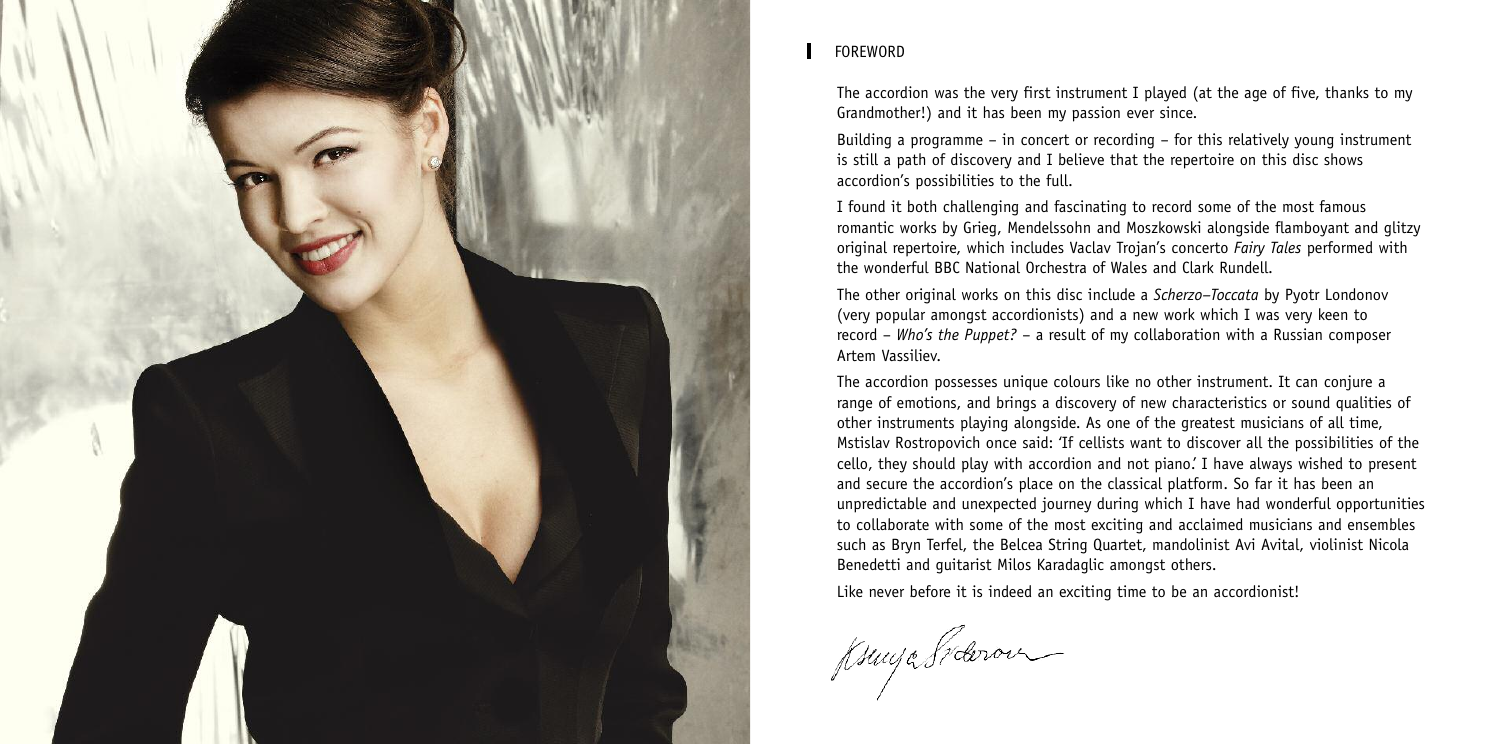Solo repertoire: Produced & engineered by Alexander Van Ingen<br>Assisted by Claire Hay Edited and mastered by Dave Rowell<br>Recorded on 3rd & 4th May 2012 at the Music Room, Champs Hill, West Sussex, UK

All for SIX Music Productions (www.sixmp.net)

| Photographs of Ksenija by SL Chai - Colour Blind Design |  |  |  |  |
|---------------------------------------------------------|--|--|--|--|
|                                                         |  |  |  |  |

Executive Producer for Champs Hill Records: Alexander Van Ingen<br>Product Manager for Champs Hill Records: John Dickinson

| $\mathbf{1}$   | MORITZ MOSZKOWSKI (1854-1925)<br><b>CAPRICE ESPAGNOL</b> (arr. F. Lips) | 7'40 |
|----------------|-------------------------------------------------------------------------|------|
|                | VACLAV TROJAN (1907-1983)                                               |      |
|                | <b>FAIRY TALES CONCERTO FOR ORCHESTRA &amp; ACCORDION</b>               |      |
| 2              | Let us Dance into the Fairy Tales                                       | 2'32 |
| 3              | The Sleepy Princess                                                     | 3'53 |
| $\overline{4}$ | The Magic Box                                                           | 1'35 |
| 5              | The Enchanted Princess, the Brave Princess & the Evil Dragon            | 5'11 |
| 6              | The Naughty Roundabout                                                  | 1'46 |
| $\overline{7}$ | The Sailor & the Enchanted Accordion                                    | 5'49 |
| 8              | The Acrobatic Fairy Tale                                                | 4'24 |
|                | ARTEM VASSILIEV (1974-)                                                 |      |
| 9              | <b>WHO'S THE PUPPET?</b> (dedicated to Ksenija)                         | 5'45 |
|                | EDVARD GRIEG (1843-1907)                                                |      |
|                | <b>HOLBERG SUITE</b>                                                    |      |
| 10             | Praeludium                                                              | 2'53 |
| 11             | Sarabande                                                               | 3'29 |
| 12             | Gavotte                                                                 | 3'09 |
| 13             | Air                                                                     | 4'59 |
| 14             | Rigaudon                                                                | 3'25 |
|                | FELIX MENDELSSOHN (1809-1847) trans. Rachmaninov                        |      |
| 15             | SCHERZO FROM A MIDSUMMER NIGHT'S DREAM (arr. A. Sevast'yan)             | 5'00 |
|                | PETR LONDONOV (1928-1981)                                               |      |
| 16             | SCHERZO-TOCCATA                                                         | 2'41 |
|                |                                                                         |      |
|                | <b>Bonus Track</b>                                                      |      |
|                | ASTOR PIAZZOLLA (1921-1992)                                             |      |
| 17             | <b>OBLIVION</b> (arr. John Lenehan)                                     | 4'25 |
|                | (with Thomas Gould $\sim$ violin)                                       |      |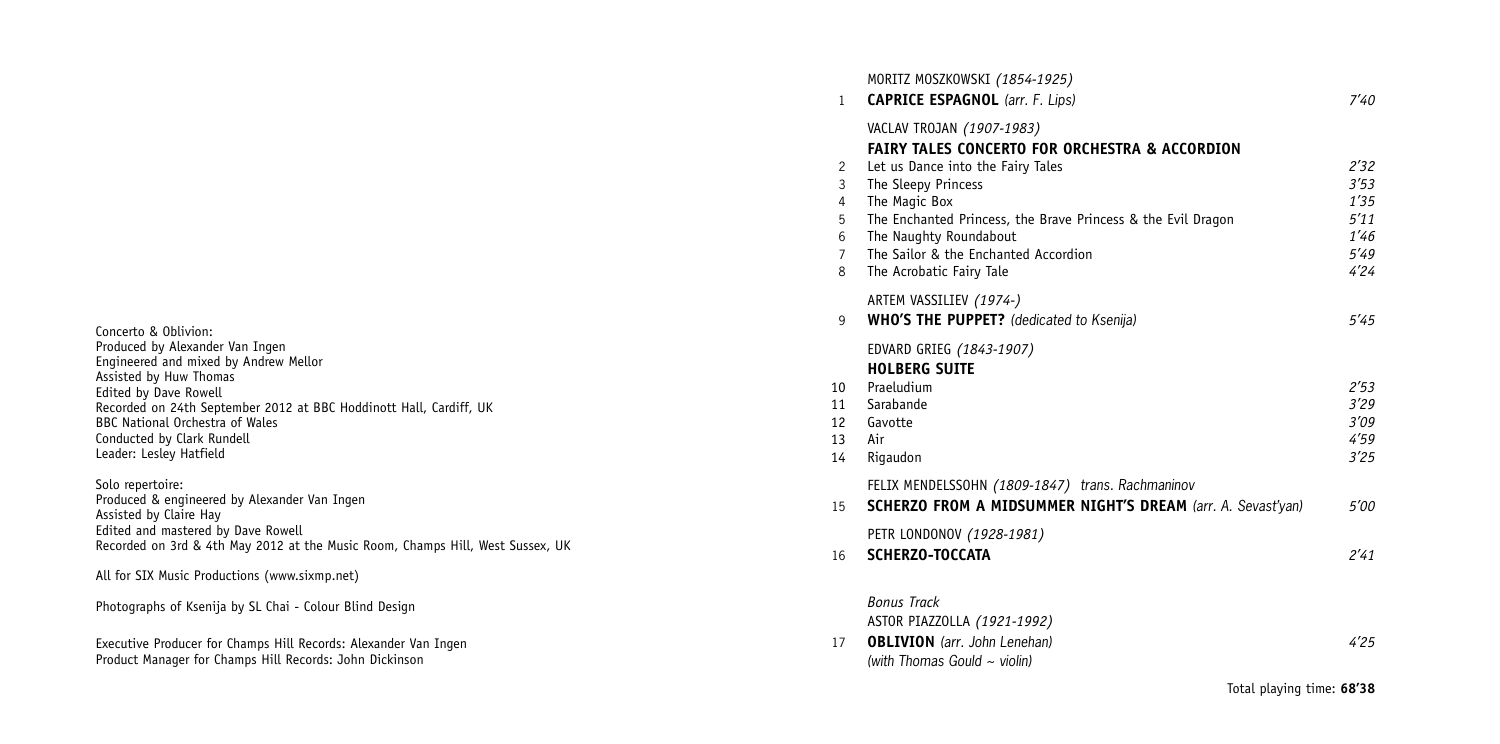### **FATRY TALES**

'What I like about mixing transcriptions with repertoire written specifically for the accordion, is that the audience has a fresh perspective on the so-called 'old stuff' after hearing the unexpected and unique sounds of the new. I think it aids an understanding of the contemporary repertoire too. As an accordionist you sort of have to carve your own path, so I consider it my mission in this way to introduce the instrument to a wider audience'

Thus speaks the classical accordion's latest and most passionate knight in shining armour, the rising Latvian star Ksenija Sidorova. And to help her here in her avowed mission of popularization, she has chosen a varied group of pieces to show off the full range and emotional power of her chosen instrument. From the quickfingered whippy virtuosity of Mendelssohn's familiar *Scherzo* from *A Midsummer Night's Dream*, via the pulsing energy of Petr Londonov's *Scherzo–Toccata* (a popular piece with accordionists, but little-known to wider concert audiences), to the deceptively naive and charming melodies of the *Fairy Tales* concerto by Vaclav Trojan, Sidorova has devised a programme full of humour and excitement. 'I had an enormous amount of fun over the days of recording, says the accordionist.

Her recital includes two nineteenth-century showstoppers. The first of them, *Caprice Espagnol,* was composed for the piano in 1885 by Moritz Moszkowski (1854–1925), and arranged for the accordion by the Russian performer and teacher Friedrich Lips (1948– ). Since, like many of the other arrangers on this disc, Lips writes for the bayan, which has rows of buttons on both sides rather than a piano keyboard for the right hand, Sidorova herself has 'transcribed the transcription' for her own preferred piano-accordion.

This brings us to a brief digression on the subject of her instrument. Sidorova confesses to a passion for the instruments made by the Pigini factory in Castelfidardo, Italy, and calls each of her Piginis her 'babies'. 'I consider them to be the Rolls-Royce of accordions,' she says. 'Every instrument is handmade, and each performer can choose the features that they would like. What I particularly enjoy about the instrument I am using on this recording is its clear, bright sound.'

Now back to Moszkowski, a composer who led a rather sad life. After a meteoric early career as a performer, he suffered a series of health problems and established himself instead as a teacher and composer: the lively *Caprice Espagnol* (op.37) dates from the height of his fame and wealth. In later life he became increasingly reclusive and died in poverty. His music is now more likely to be found on library shelves than concert platforms, but a handful of light piano duets and virtuosic concert items, of which the *Caprice* is the most famous, have retained their foothold in the repertoire. Full of rat-a-tat-tat repeated notes – suggestive of the strumming of a guitar – and faux-Andalucian harmonies, the work fits comfortably into the popular late nineteenthcentury tradition of exotic Iberianism.

The other showpiece in the recital is by Mendelssohn (1809–1847), who composed some incidental music for a German production of Shakespeare's *A Midsummer Night's Dream* in 1842 (incorporating the famous Overture that he had written many years earlier as a teenager). The quicksilver orchestral *Scherzo*, with its fluttery soundworld and scampering rhythms, was intended to come between Acts 1 and 2, when the play moves from the flesh-and-blood worlds of the court and the mechanicals, to the mysterious realm of the fairies.

In 1933 Rachmaninov transcribed the piece for piano as a bravura addition to his own recital programmes. This was, in its turn, transcribed for the bayan by the Russian virtuoso Alexander Sevastian (1976– ), who reclaimed Mendelssohn's musical contrast between long-held notes (difficult to achieve on the piano) and gossamer semiquaver passages – a contrast which Rachmaninov's adaptation had had to sacrifice. 'In my opinion there's one major thing which makes any transcription good. It is if the piece achieves something fresh and new because of the instrument that is playing it. And ideally it should sound as though it had been written for that instrument, says Sidorova, who has adapted Sevastian's work for piano accordion.

She says of these two crowd-pleasing musical dazzlers: 'They are both flashy showstoppers – but it was a completely different experience to record them, rather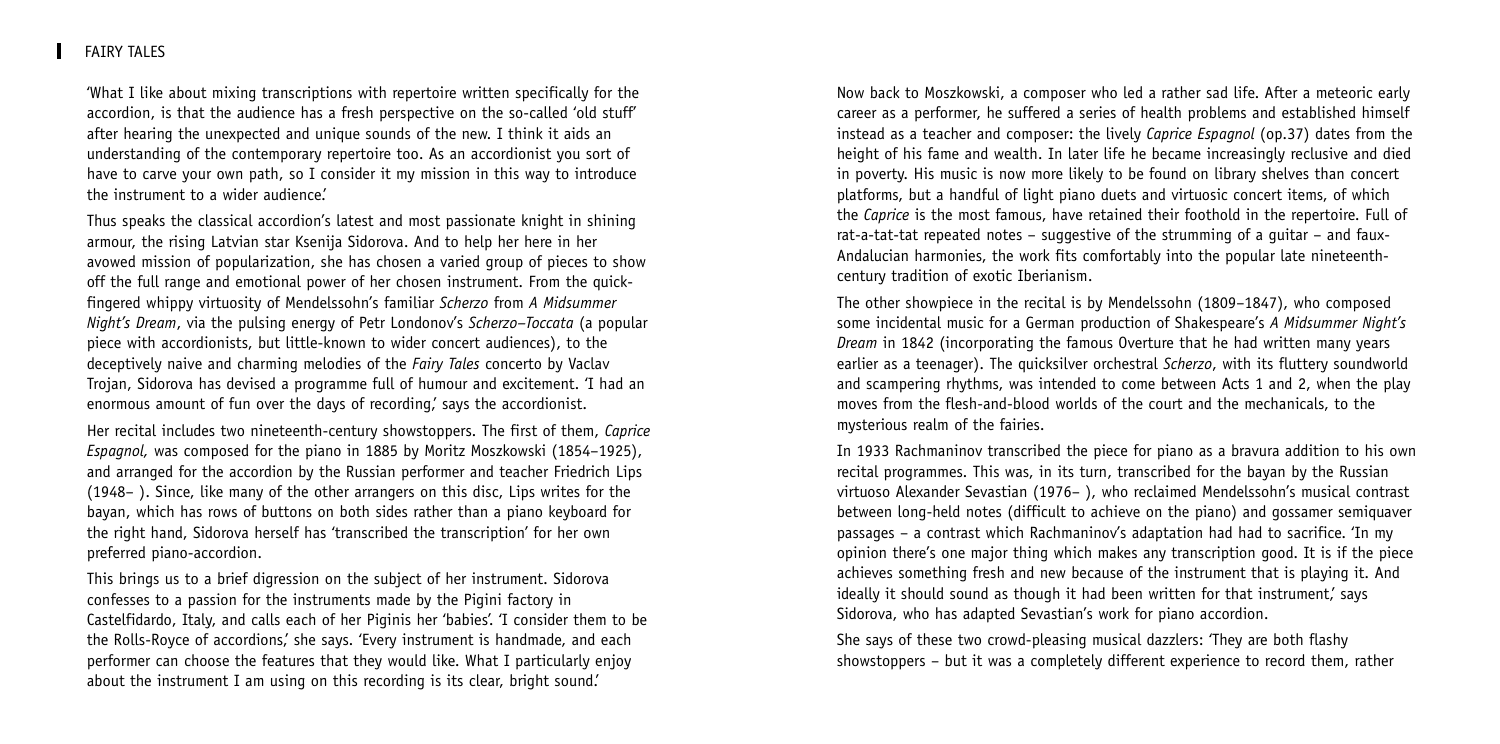than play them as encores at the end of a concert, when I'm usually in a hyper mood.'

Also included on her recital is the short and energetic *Scherzo–Toccata* (1980) – a breathless triple-time jig somewhat in the manner of early Shostakovich – by the Russian composer Petr Petrovich Londonov (1928–1981). Londonov had already written a large number of works for the bayan, including a sonata, contrapuntal studies and a concerto, by the time he received a commission in 1979 from Friedrich Lips (also the arranger of the *Caprice Espagnol* on this disc) to compose a test piece for the following year's Grand Prix accordion competition in Geneva. Unlike many obligatory works, the *Scherzo–Toccata* has subsequently secured its place in the repertoire of accordionists all over the world. 'I have been performing it for a while now, and I was keen to put it on record. Works like this, and Vaclav Trojan's *Fairy Tales* have become very popular amongst accordionists, but at last they are 'filtering out', and gaining wider popularity.'

The most recent work on the disc is another lively and playful triple-time piece, written specially for Sidorova and dedicated to her. *Who's the Puppet?* (2008) is by Russian composer Artem Vassiliev (1974– ), who began his studies in Moscow and completed them at the Royal Academy of Music in London, where Sidorova herself also studied. 'I think we came up with the idea of a new piece in the canteen, or possibly the Royal Academy bar,' she says.

Vassiliev specializes in electro-acoustic music, but here drops the former part of that hyphenation in favour of the latter. He writes: 'Sometimes composing a piece of music becomes similar to the art of puppetry. One sketches some little characters as musical images in different moods. Suddenly the puppets break the strings and either start living their own lives, or they die.'

Back to the transcriptions. *The Holberg Suite* op.40 (1884) by Grieg (1843–1907) is a collection of dances composed to celebrate the 200th anniversary of the birth of

the Danish-Norwegian dramatist Ludvig Holberg. The suite, which affectionately pastiches the music of the early eighteenth century, was originally written for piano, but Grieg adapted it for string orchestra in 1885, and it is in this form that it is best known today. The transcription here is by the Norwegian accordionist and music professor Jon Faukstad (1944– ), who returned to Grieg's piano score as the basis for his work. Once again, his version for bayan has been adapted to the needs of the piano accordion.

After an introductory *Praeludium*, full of forward-driving arpeggios, there follows a gently flowing *Sarabande* and then a stately *Gavotte*. After a touchingly plaintive minor-key Air, the suite finishes with a jokey *Rigaudon*, reminiscent of a hornpipe.

*Fairy Tales* (1959), a concerto for accordion and orchestra by the Czech composer Václav Trojan (1907–1983). Trojan, who was awarded the Czech National Prize for his children's opera *Kolotoc* ('The Merry Go Round') in 1940, is perhaps best known for the film scores he composed to accompany the popular and award-winning puppet animations of his friend and colleague Jirí Trnka.

The seven-movement concerto, depicting familiar fairy-tale characters such as the Sleeping Princess, the Handsome Prince and a Dragon, is written in a graceful and approachable style that draws on Czech folk music for its snap and bounce. The first movement sets out its stall with a cheerful, major-key fanfare for the orchestra that quickly leads into passages of mercurial work for the soloist. The second movement contrasts this ebullience with a silky and seductive nocturne for The Sleeping Princess. A spiky little dance with a spinning-top accompaniment follows in the quick third movement, before the mood changes dramatically. After some chromatically slippy chords have created an air of suspense at the beginning of the fourth movement, the soloist makes an appearance with growl-like rumbles from the bass of the instrument. These rumbles slither upwards, getting louder: the effect suggests a dragon waking up and getting ready to leave his cave. A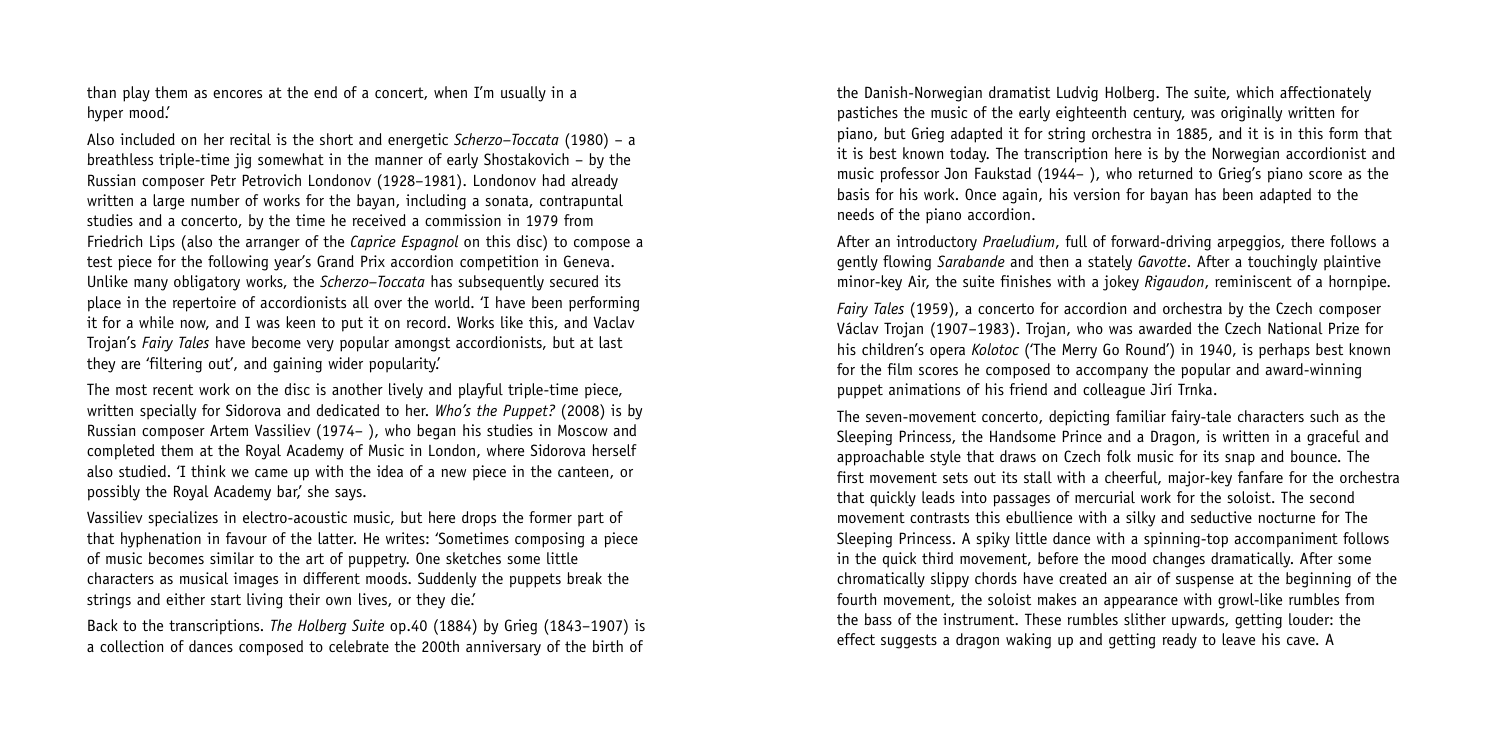military burst of trumpets and drums seems to scare him for a moment, before he slouches away.

The fifth movement returns to the cheerful spinning-top idiom of the third, throwing in irreverent raspberry-like interjections for the orchestra and some comically tipsy passages for the soloist. 'This caused much laughter during the recording session,' confesses the soloist. The sixth begins in the manner of a palm-court waltz, but the mood imperceptibly shifts into something more improvisatory and reflective – and this is how the movement ends. Things instantly pick up again with the finale, a fleet-footed *moto perpetuo* that builds to a rousing climax.

'The classical accordion definitely deserves more recognition,' says Sidorova. 'I want to preserve and enhance its identity by working with orchestras, different soloists, and new composers.' This entertaining recital, with its variety of musical colours and dramatic emotions, surely pushes her mission another step closer to completion.

*Warwick Thompson*

### KSENIJA SIDOROVA

## **"an amazingly accomplished artist"** *Classical Source*

Born in Latvia in 1988, Ksenija Sidorova was encouraged to take up the accordion by her grandmother, who has roots in the folk tradition of accordion playing. Ksenija started to play the instrument aged five in her home town of Riga, under the guidance of Marija Gasele. Wanting more exposure to both classical and contemporary repertoire and also more concert opportunities, her studies took her to London where she was a prize-winning undergraduate and subsequently received Masters Degree with Distinction at the Royal Academy of Music, where she studied with Professor Owen Murray. Outside the RAM her awards include a Philharmonia Orchestra Martin Musical Scholarship Fund Award and Philharmonia Orchestra Friends Award.

In February 2009 Ksenija was a joint winner of Friends of the Royal Academy of Music Wigmore Award, which led to her Wigmore Hall debut on May 18, 2009. The same year she was made a Recommended Artist under Making Music's Philip & Dorothy Green Award scheme. Ksenija was selected to appear in Park Lane Group Young Artists New Year Series, 2009, and was described by *The Times* as 'one of the real finds of the series'. She is a recipient of the Worshipful Company of Musicians' Silver Medal, Maisie Lewis Award and was the first accordionist to win the prestigious WCoM Prince's Prize.

Ksenija is a winner of international competitions including a national talent competition in Latvia, the International Accordion Competition in Novosibirsk (Russia), St. Petersburg (Russia), Citta di Montese (Italy) and Siauliai (Lithuania). She has also worked with such composers as Stefano Gervasoni, Nirmali Fenn, Samantha Fernando, Carlos Duque, Elspeth Brooke and Patrick Nunn.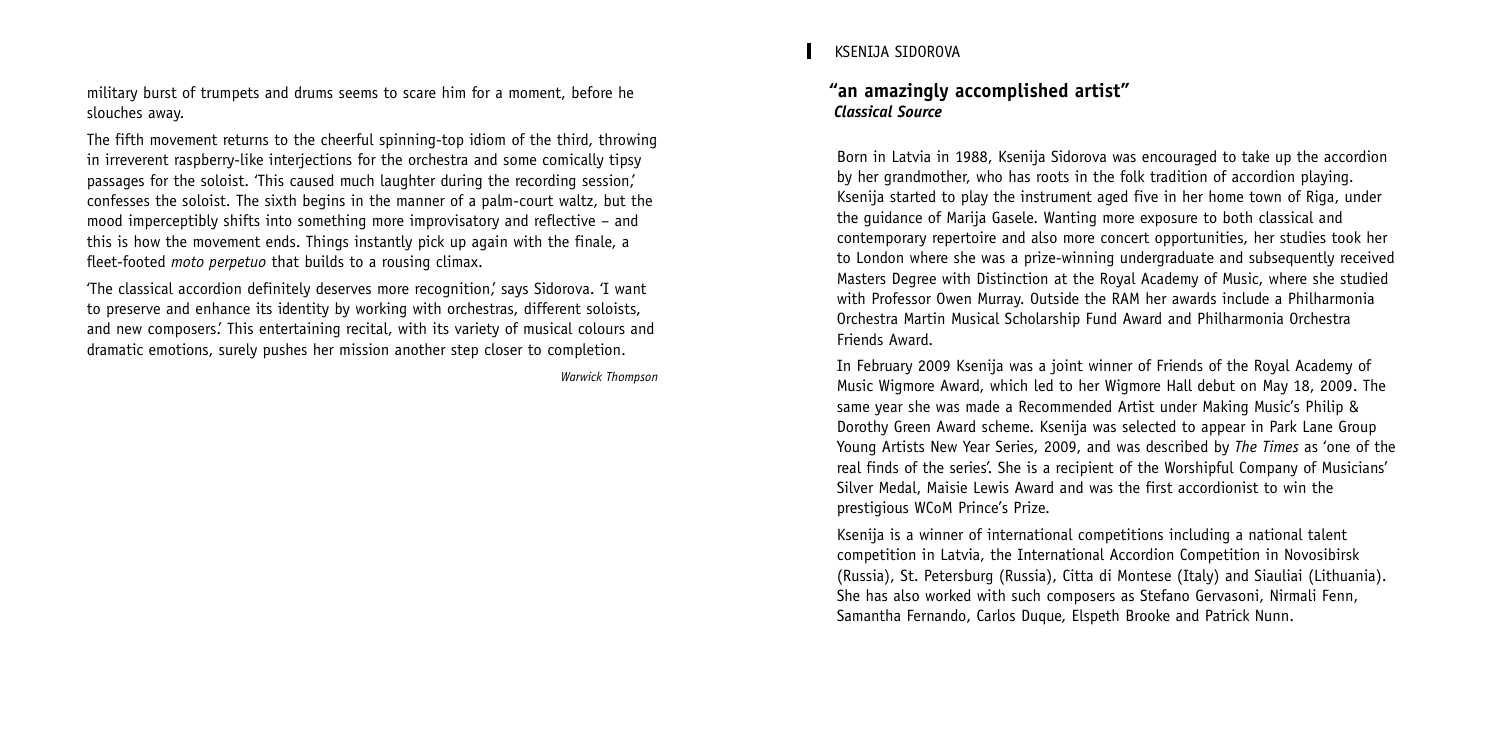

Ksenija has collaborated with the Brooks String Quartet, reaching the final of the 2008 Royal Academy of Music Club Prize and the Royal Overseas League in March 2009, where they were awarded the Elias Fawcett Award for outstanding ensemble.

Recent engagements have included a performance with the Latvian National Symphony Orchestra, Sinfonietta Riga, performance of Prokofiev's *Cantata for the 20th Anniversay of the October Revolution* Op.74 with Orchestra of the Mariinsky Theatre and CBSO under Valery Gergiev, recitals at the Royal Festival Hall and Purcell Room (Southbank Centre), Colston Hall (Bristol), debut recital at the Lucerne Festival and other festivals in UK, France, Switzerland, Italy and Latvia. In June 2009 Ksenija was invited by Dame Felicity Lott to appear in her Carte Blanche in the programme *Un Mardi idéal* on Radio France Musique. She has also appeared on the radio in UK and her native Latvia.

More highlights include a collaboration with the Belcea Quartet, recording with the Sacconi Quartet, tour of Switzerland with Milos Karadaglic (guitar), solo recital at the Purcell Room, concerto with Sinfonietta Riga at Cesis Arts Festival, debut recital at the Lucerne Festival and concerts in the UK at North Norfolk Festival and Two Moors Festival.

Future engagements include a concerto performance with Sinfonietta Riga, Vienna Chamber Orchestra, recitals at the Bergen International Festival (Norway) and Lingotto Musica in Turin (Italy).

Ksenija is a keen promoter of her instrument and she often doese outreach work at primary schools across the UK with the support of the Worshipful Company of Musicians.

Ksenija is generously supported by Mr and Mrs David Bowerman and the Hattori Foundation.